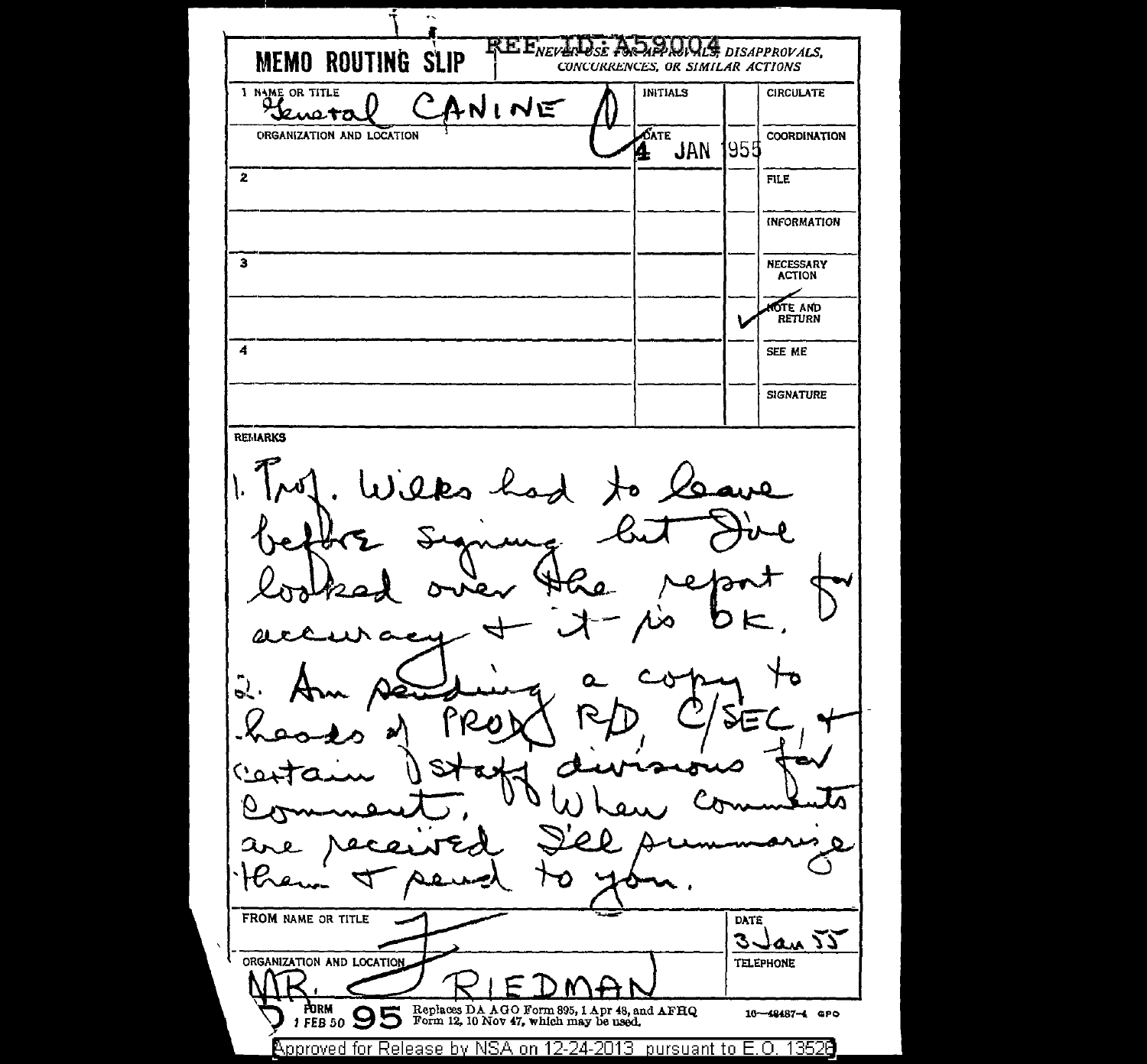$\bullet$ **REE**VERLY M WISAPPROVALS. **MEMO ROUTING SLIP** CONCURRENCES, OR SIMILAR ACTIONS 1 NAME OR TITLE **INITIALS CIRCULATE** MNRC. **COL** CRGANIZATION AND LOCATION DATE **COORDINATION** rrod **FILE** Ollock **INFORMATION**  $\mathbf{z}$ Ol. Davis **NECESSARY ACTION** NOTE AND **RETURN**  $\boldsymbol{A}$ SEE ME  $\mathcal L$ lco **SIGNATURE**  $QQ$ HoL REMARKS Would be most appreciat i U deauppl Duch vanous to our the prapa  $\uparrow$  then tup  $\sim$ nof. Wieko frent on 3 Jan 55) FROM NAME OR TITLE **DATE** ORGANIZATION AND LOCATION **TELEPHONE** FORM PEB 50 S Geplaces DA AGO Form 895, 1 Apr 48, and AFHQ 16-48437-4 GPO